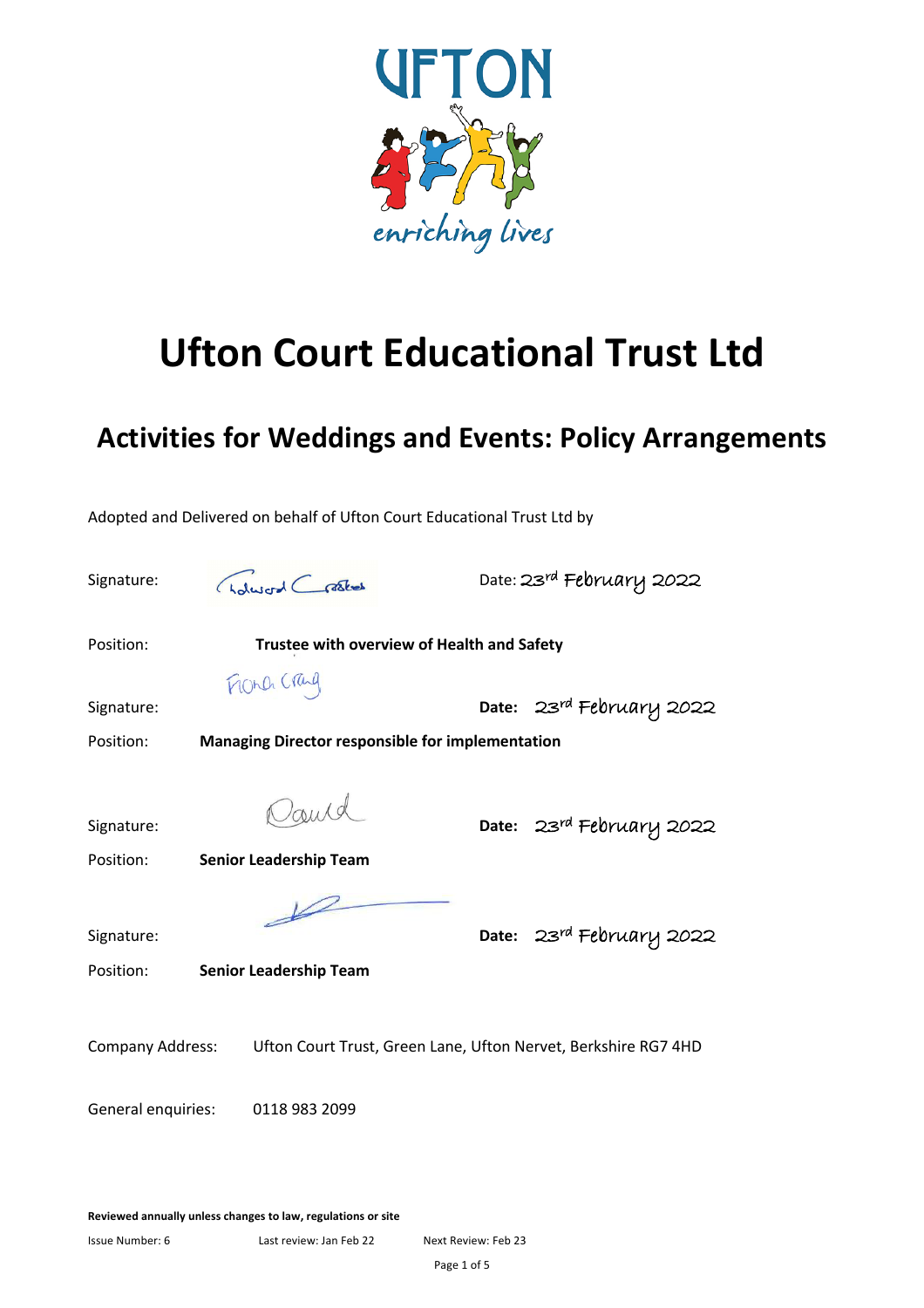#### **Health and Safety Arrangements**

The Activities for Weddings and Events Policy Arrangements document is one of 9 sub policies which support the overarching Occupational Health and Safety Policy.

#### **Standards and Guidance**

Mandatory common standards and guidance are issued periodically as health and safety instructions and procedures and are held by the Company. These are issued to relevant managers, or employees. Where internal guidance does not cover a specific issue, the Company will adopt the practices or standards recommended in Health and Safety Executive (HSE), Health and Safety Authority (HAS) publications or relevant British or European Standards.

#### **Accidents and Incidents**

Please see the Working On Site Policy for more information and details

#### **COVID-19 Secure Arrangements**

Information is contained within the overarching Occupational Health and Safety Policy.

#### **Consultation and Cooperation**

Information is contained within the overarching Occupational Health and Safety Policy.

#### **Contractor Control**

Where contractors are engaged for weddings or events, they will be required to work in accordance with Ufton's requirements for work by contractors and no such work will be planned or undertaken without approval by the Facilities/HR Manager.

For any works which come under the definition of 'construction' in the Construction (Design and Management) Regulations 2015 undertaken on Ufton premises (including for events), advice should be sought from Ufton Court's retained health and safety consultants. This includes, but is not limited to, contract work involving hazardous materials

All contractors working at Ufton Court Educational Trust Ltd are required to:

- Observe best working practice, comply with relevant health and safety legislation and take all reasonably practicable steps to safeguard their employees and those who may be affected by what they do.
- Comply with our contractor management requirements including CDM 2015 Regulations if applicable
- Ensure they have submitted details of their Public/Product Liability Insurance, Employers Liability Insurance, Professional Indemnity Insurance [where applicable], and competency training assurances for the staff or persons they seek to use before the project or activity commences.
- Ensure any sub-contractor they employ is able to demonstrate the requirements detailed in the paragraph above before they start work.
- Provide risk assessments and method statement (RAMS) in advance of working/work that will involve interface with visiting public to the Facilities/HR Manager for approval. This will be extended to any installation or maintenance on services that may result in service interruption, loss of efficiency or contamination.
- Contractor catering staff must hold a current certificate in Level 2 Food Hygiene and Safety for Catering and Ufton Court will request sight of certificate every two years.
- Ufton Court Educational Trust Ltd reserves the right to stop proceedings where they believe the health, safety and welfare of persons are being compromised.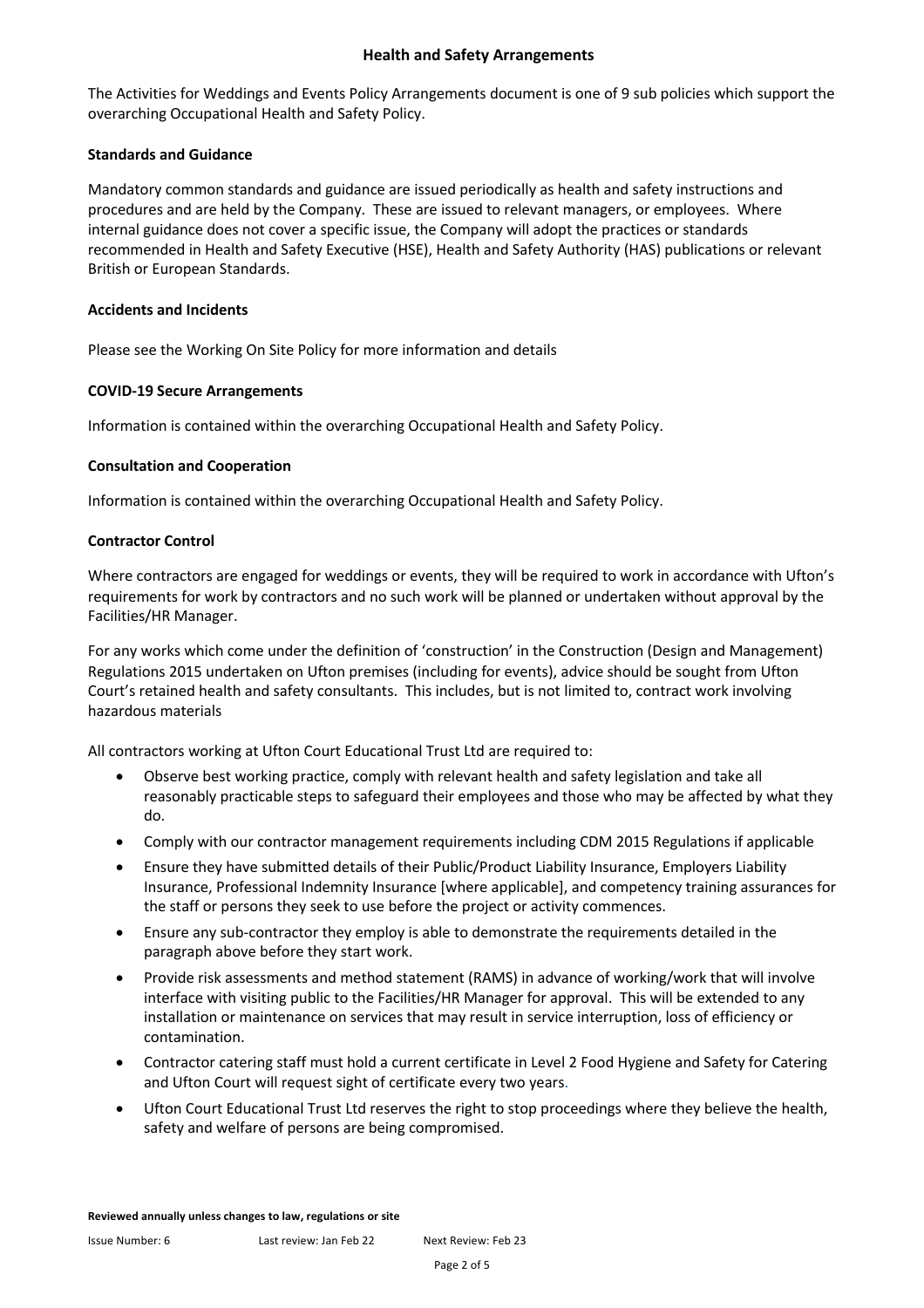#### **Specific Management Arrangements for Health and Safety Compliance [all departments]**

1. The Activities for Weddings and Events Policy is one of 9 sub policies which supports the overarching Health, Safety and Welfare Policy.

#### **Risk Management Strategy and Controls**

- 2. All activities that make up Ufton Court Educational Trust Ltd activities will be subject to a risk management program that reflects the risks identified and the controls required to minimise the effects of the risk. Such a risk management program will include as a minimum:
	- Activity Risk Assessments designed to identify risks that may occur during the activity, and its probable causes.
	- Separate risk assessments are in place for various Ufton activities which outlines the requirements that must be adhered to in order to minimise the risk of employees and others spreading, or becoming infected by, COVID-19 when at work and undertaking activities. These risk assessments have been communicated to employees and other interested parties, and will be reviewed in line with Government Regulation, guidance and Public Health England advice to ensure that we provide a COVID-19 secure environment for our employees, volunteers, visitors, pupils and others.
	- Activity and Facility Fire Risk Assessment, including when hot works are involved or sources of heat are used, or for those locations where the public or staff work or congregate.
	- Method statements or RAMS Documents devised for all activities and tasks usually completed by the staff of Ufton Court Educational Trust Ltd. Please see Appendix 1 for a list of all associated RAMS documents
	- Any foreseeable emergencies identified and the provisions made to manage that emergency should it arise

#### **Recording and Reporting of Incidents**

Please refer to the Working on Site Policy for information and details

#### **Departmental Specific Managements Arrangements**

#### **The Management of Activities for Weddings and Events**

- 3. All activities are subject to regular reviews of risk assessments throughout the season and are inspected by external competent persons.
- 4. All Clients are required to come for a site visit and are allocated an Event Coordinator once a date has been agreed
- 5. Site visits or events do not usually occur when there are children on site, although some may occur when there are children using Ufton Adventure
- 6. Any activity which is organised and managed by an external organisation, but facilitated by the Ufton Court Educational Trust Ltd, will be required to complete the statutory assessments and management documentation applicable for their activities e.g. not less than one first aider, appropriate food hygiene training, electrical equipment PAT tested, ladder training for event dressers, liability insurance
- 7. All activities and provisions at Ufton Court Educational Trust Ltd will be fully compliant with the current requirements of legislation and in particular "The Management of Health and Safety Regulations 1999".
- 8. Where there are weddings midweek and weekends during school holiday periods and children resident on Ufton Adventure, it has been agreed that the children have access to the Farm up until 11am and then they have no access to the House side of the site.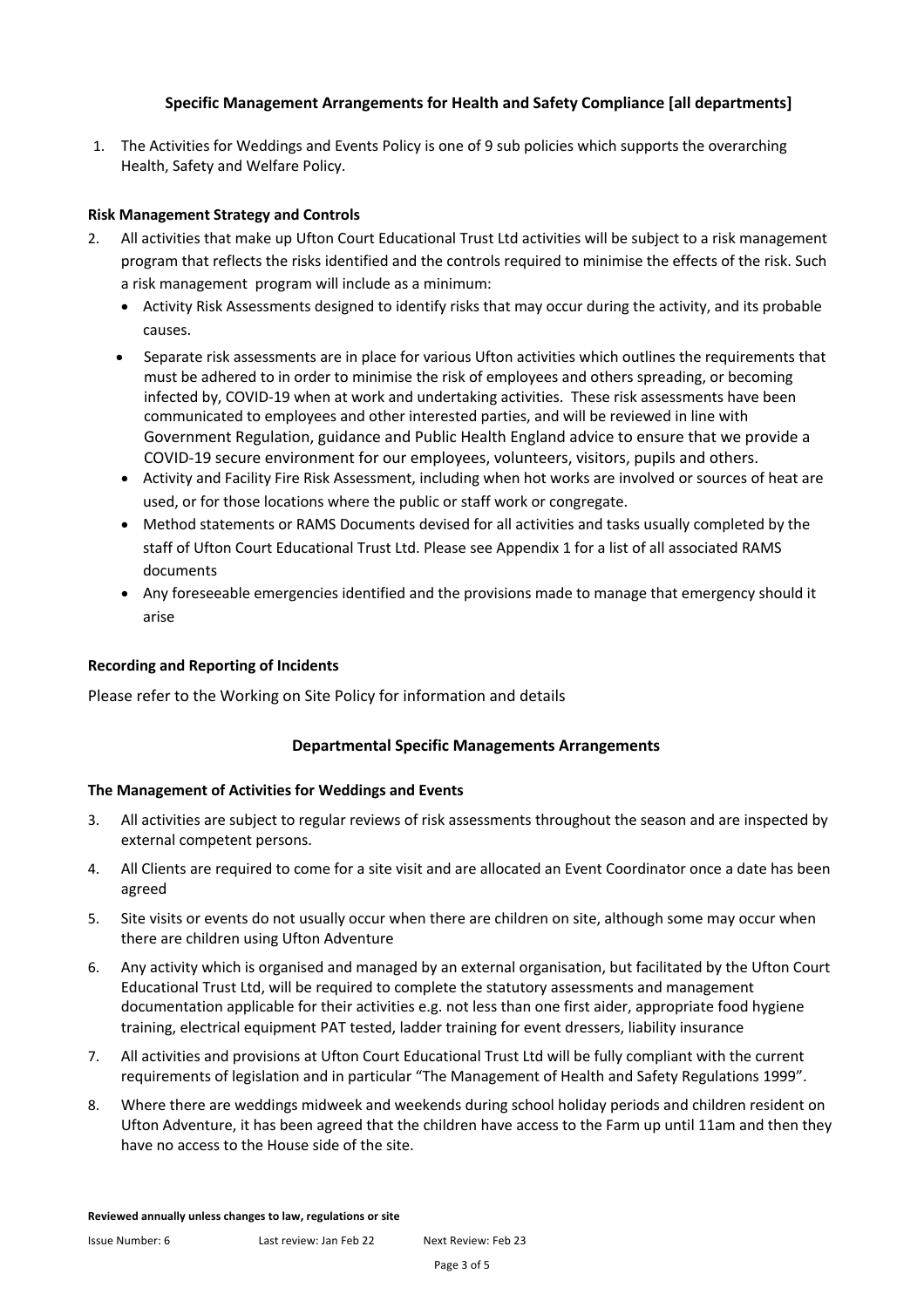#### **Food Safety (see also Safe Food Policy)**

- 9. Ufton Court Educational Trust Ltd is registered with the West Berkshire District Council. They have achieved a 5 star rating for their application of food standard hygiene and controls.
- 10. Ufton Court Educational Trust Ltd maintains all relevant standard safety practices and records required under the Food Safety Act 1990 and associated regulations.
- 11. All members of staff are required to ensure they understand the necessity of maintaining high food safety standards and are well versed in what is required.
- 12. All members of staff is required to ensure they understand the need to apply constraints place within their skills and knowledge and only carry out the activities they are authorised to complete.
- 13. All staff are required to understand the need to apply proper hygiene controls when working with any aspect of food.
- 14. Ufton Court Education Trust does not provide catering for Weddings but has a list of preferred caterers; these have provided evidence of liability insurance, PAT testing, first aid training and appropriate Food Hygiene training

#### **Activity Equipment**

Please refer to the Working on Site Policy for information and details

#### **Location Facilities, Structures and Infrastructure Management**

Please refer to the Working on Site Policy for information and details